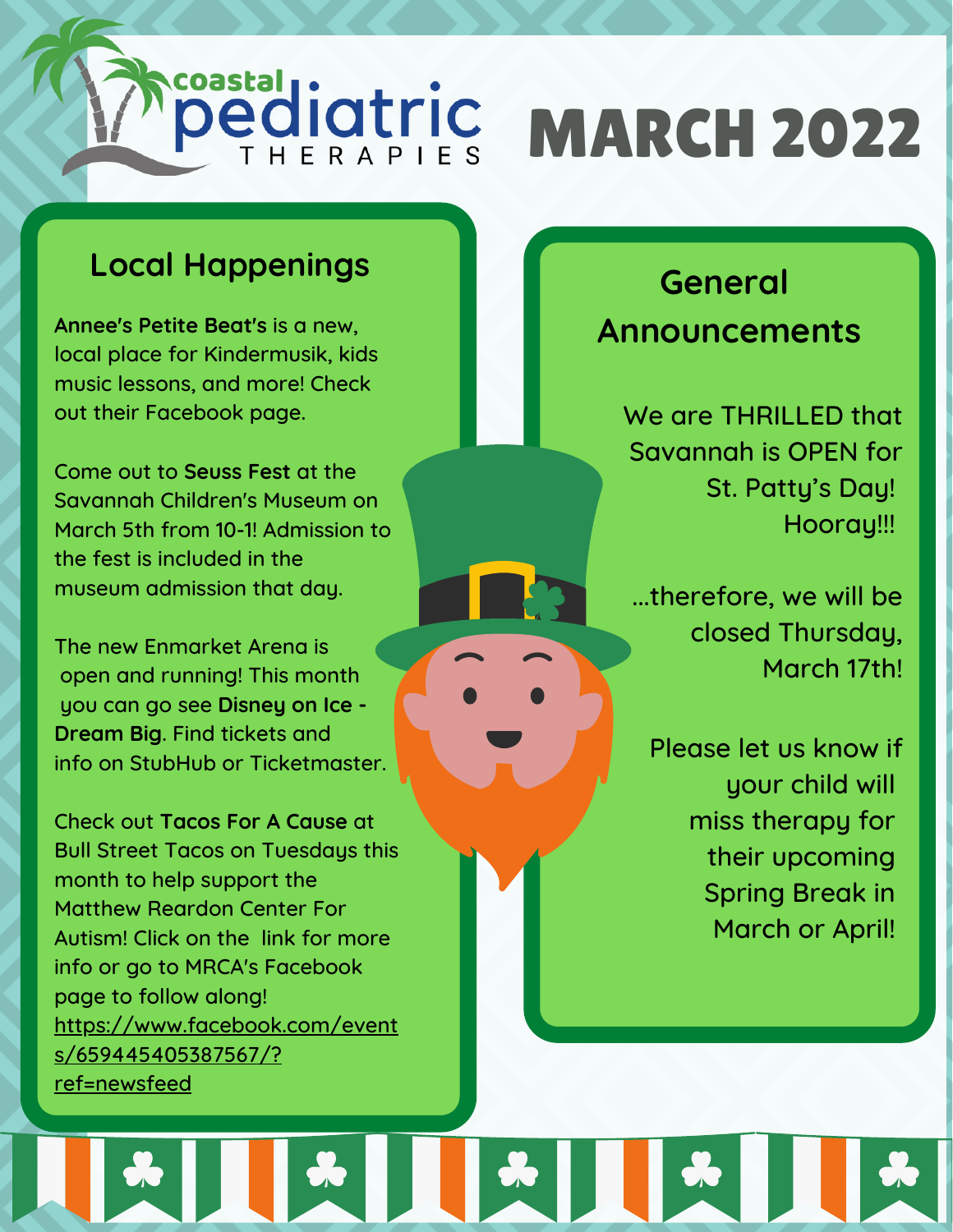# TAYLOR FAUST, OT Staff Spotlight

Check out the BINGO facts about our sweet OT, Taylor! Do you have 5 in-a-row things in common? If so, let us know and receive a prize!

| I enjoy<br>playing card<br>& board<br>games                | I enjoy<br>playing<br>tennis         | I have<br>an older<br>brother         | I love<br>green<br>olives                       | I love going<br>to Forsyth<br>Park                             |
|------------------------------------------------------------|--------------------------------------|---------------------------------------|-------------------------------------------------|----------------------------------------------------------------|
| I have a<br>lucky pair of<br>green socks                   | I have<br>two dogs<br>and a cat      | I have a<br>lucky four<br>leaf clover | I love<br><b>Treylor</b><br>Park<br>downtown    | I coached<br>a travel<br>softball<br>team                      |
| In high<br>school, I<br>won Bingo<br>at a college<br>visit | I have<br>1 green<br>dress           |                                       | I am from<br><b>PA</b>                          | I am part<br>Irish                                             |
| I am<br>allergic<br>to grass                               | I love<br>fishing                    | I have<br>traveled<br>to Ireland      | <b>My</b><br>favorite<br>movie is<br><b>Elf</b> | When I was<br>little I wanted<br>a rainbow<br>colored<br>house |
| I have a<br>minor in<br>Spanish                            | I do not<br>have a<br>green<br>thumb | I am<br>allergic to<br>gold           | My favorite<br>candy is<br>sour patch<br>kids   | I have<br>narcolespy                                           |